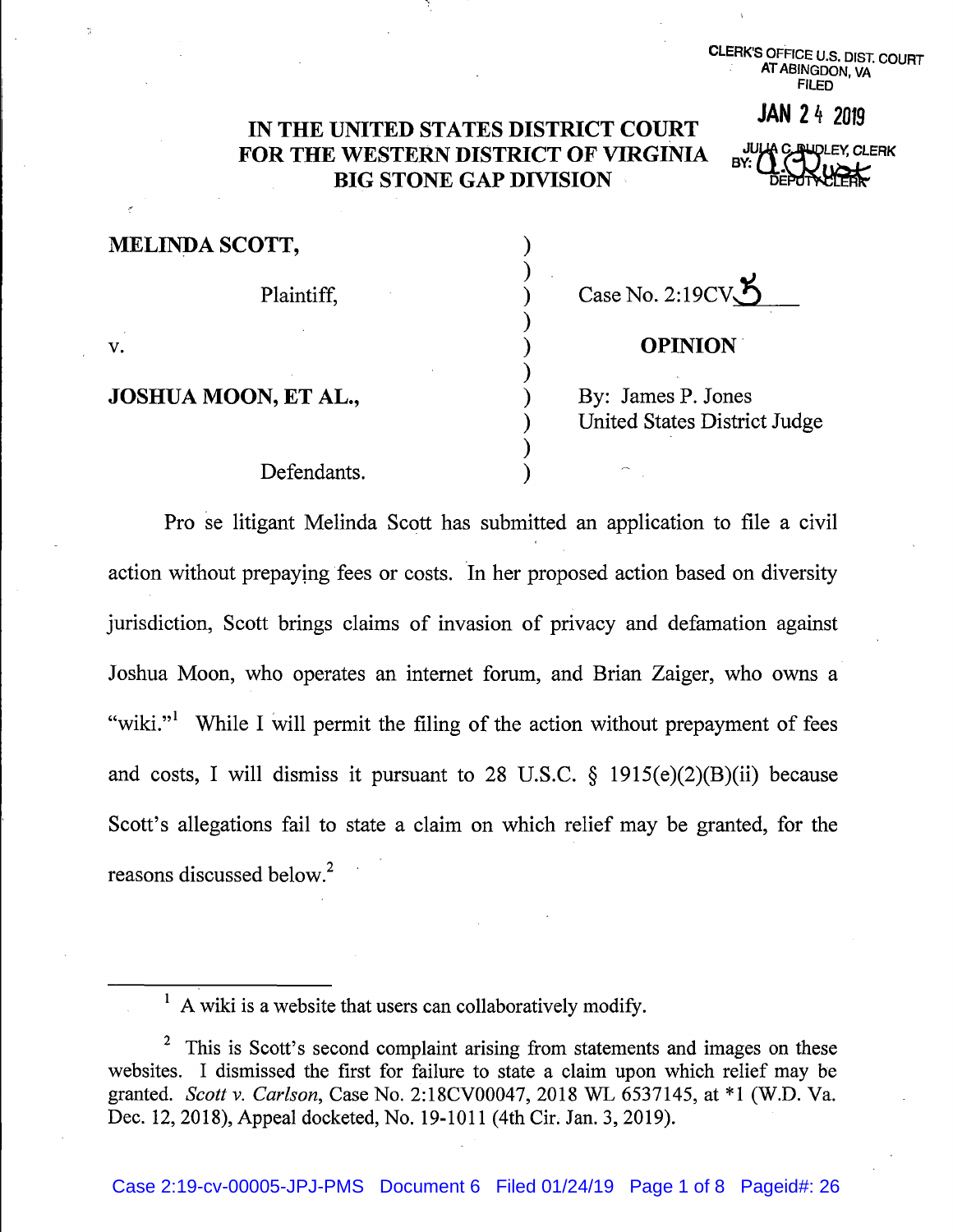Scott's Complaint alleges the following facts:

Joshua Moon owns Lolcow, LLC ("Lolcow"), a corporation that runs Kiwi Farms, an internet forum. Scott asserts that between March 2017 and December 2018, Lolcow and Moon published on Kiwi Farms articles and a video containing her name and photos of her. Neither Moon nor Lolcow asked for permission to use her name or photo, and Moon refused Scott's request that he remove them from Kiwi Farms. Scott also alleges that on March 14, 2017, Moon published on Kiwi Farms an article containing private facts about her upcoming marriage, her spouse's prior legal problems and incarceration, and a protective order she had obtained against a New York resident. She also alleges that Moon operates on Kiwi Farms under the user name "Null," and using this name, he published statements that Scott is "the dumbest person, possibly ever," "really fucking stupid," a "moron," a "slut whore," that she writes like she uses "crayola magic marker," and she has "ha[d] like a dozen husbands by age 30." Compl.  $\parallel c$  (xiii). Scott asserts that Moon uses the articles about her on Kiwi Farms to attract subscribers and followers to the forum, and he earns money from the forum's operations.

I.

Brian Zaiger owns Encyclopedia Dramatica, a website that its users can collaboratively modify. Scott alleges that on July 13, 2017, Zaiger published on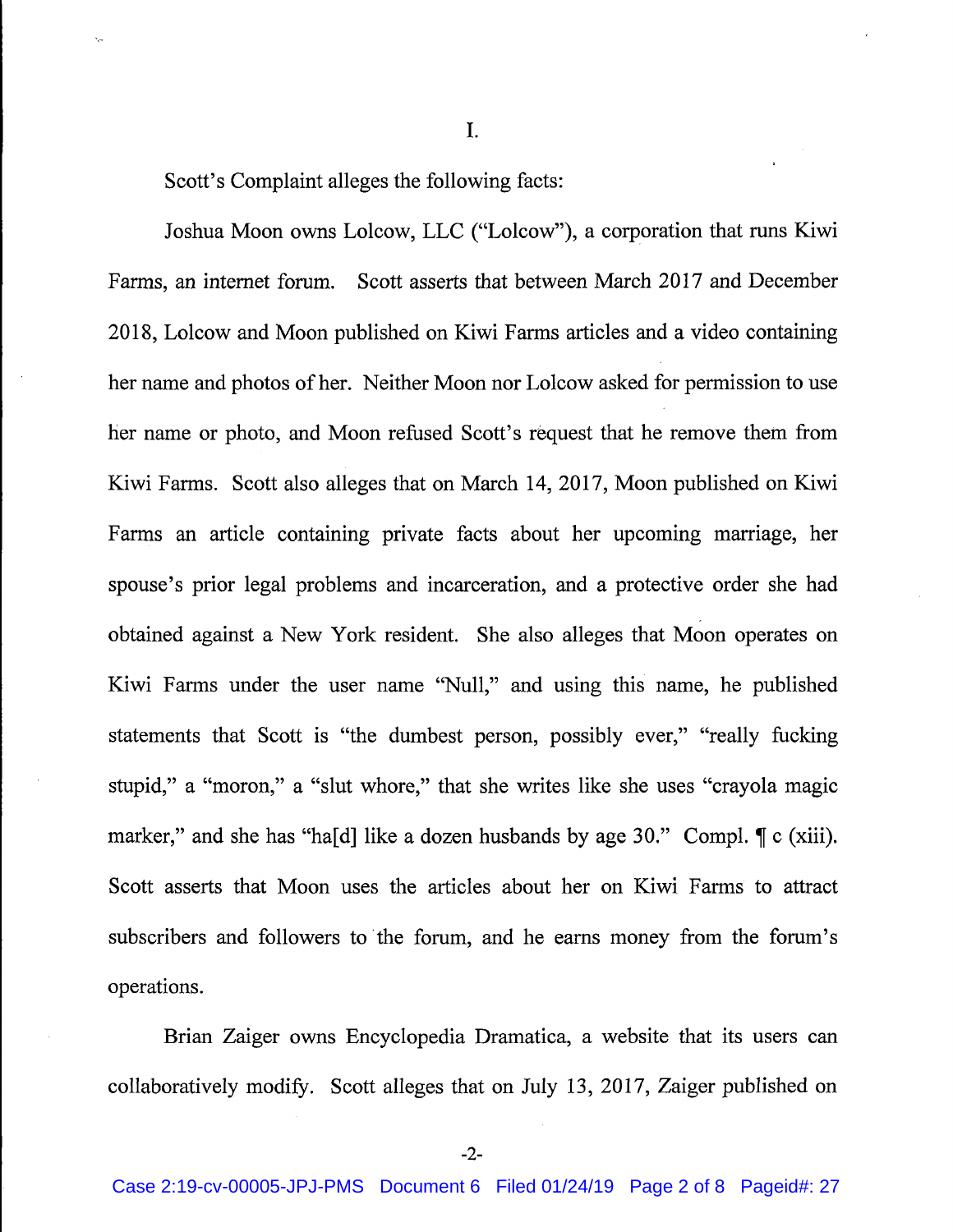Encyclopedia Dramatica an article containing her name and photo. Zaiger did not have Scott's permission to use her name and photo, and when she requested that he remove them from Encyclopedia Dramatica, he denied being affiliated with the website. Scott asserts that Zaiger used her name and photo for personal gain because Encyclopedia Dramatica makes money from advertising and donations. In the same article, Zaiger also published false statements that Scott had committed sexual acts with a former landlord; performed sexual acts "for rent;" has "four baby daddies;" is "a former prostitute," and "a homey jewess" "with loose morals," and "incestuous" Compl.  $\P g$  (xix)-(xx).

Scott states that both Moon and Zaiger's publications have caused her substantial emotional distress. She also alleges that they have harmed her reputation, and in support she states that other users on Kiwi Farms have echoed the statements Moon allegedly published. Scott also states that her neighbors have criticized her because of the information on Kiwi Farms and Encyclopedia Dramatica, calling her a "Hebrew pagan" and her spouse a "Pedophile." Compl. ¶ o (xxxii)-(xxxiii).

Scott's Complaint asserts claims of appropriation of name and likeness, publication of private facts, and defamation against Moon. It also asserts claims of appropriation of name and likeness, false light publication, publication of private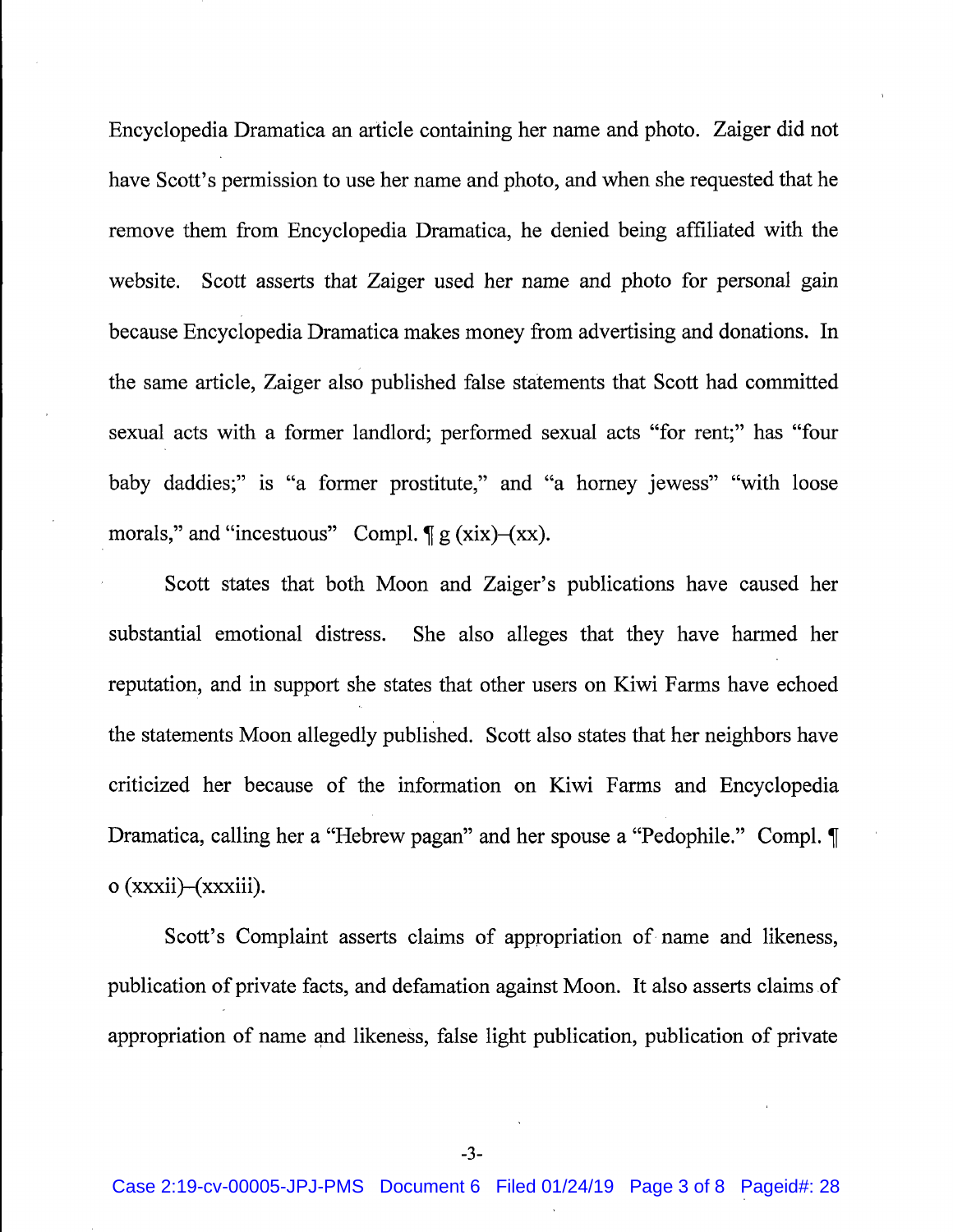facts, and defamation against Zaiger. Scott seeks an injunction ordering the removal of the content described above and monetary damages.

II.

Federal pleading standards require that a complaint contain a "short and plain statement of the claim showing that the pleader is entitled to relief." Fed. R. Civ. P. 8(a)(2). In evaluating a complaint, the court accepts as true all well-pled facts and construes those facts in the light most favorable to the plaintiff. *Nemet Chevrolet, Ltd. v. Consumeraffairs.com, Inc.,* 591 F.3d 250, 255 (4th Cir. 2009). However, "[t]hreadbare recitals of the elements of a cause of action, supported by mere conclusory statements, do not suffice." *Ashcroft v. Iqbal*, 556 U.S. 662, 678 (2009). A document filed pro se is to be liberally construed, *Estelle v. Gamble,*  429 U.S. 97, 106 (1976), but the "court is not required to recognize 'obscure or extravagant claims defying the most concerted efforts to unravel them," *Weller v. Dep't of Soc. Servs.,* 901 F.2d 387, 391 (4th Cir. 1990) (quoting *Beaudett v. City of Hampton,* 775 F.2d 1274, 1277 (4th Cir. 1985)).

Scott's allegations against both Moon and Zaiger require consideration of the federal Communications Decency Act ("CDA"). The CDA bars actions "under any State or local law that is inconsistent with the terms of  $\S 230$ ," which prohibits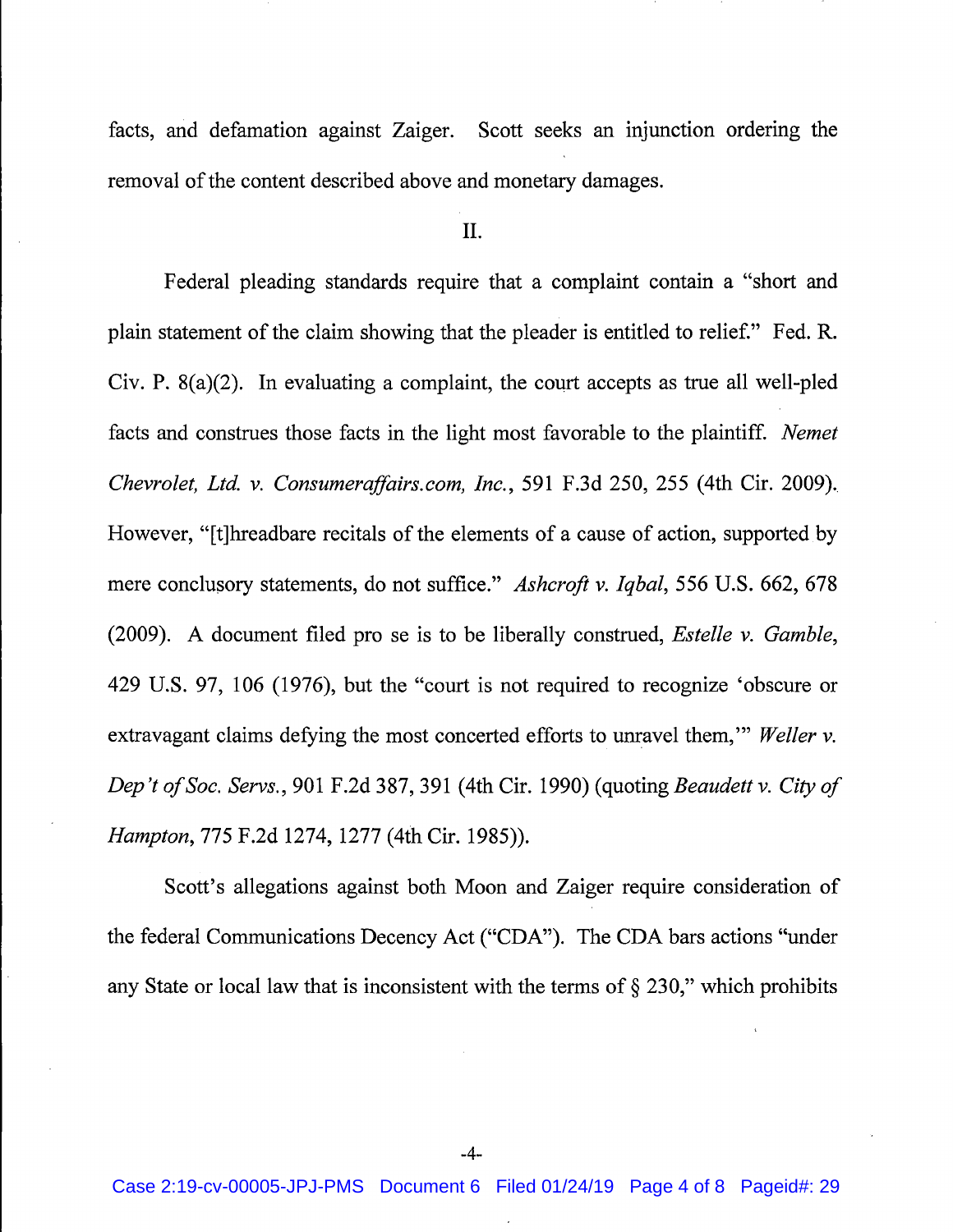holding providers of interactive computer services<sup>3</sup> responsible as the publishers or speakers of any information that was created or developed by other information content providers.<sup>4</sup> *Nemet Chevrolet, Ltd,* 591 F.3d at 254 (internal quotation marks and citation omitted). Thus, the CDA establishes "a general rule that providers of interactive computer services are liable only for speech that is properly attributable to them." *Id.* They may not be held liable for merely enabling information created or developed by others to be posted online. *Jd.* 

Both Kiwi Farms, an internet forum, and Encyclopedia Dramatica, a wiki, are interactive computer services. Moon and Zaiger, as their owners, are providers of interactive computer services. *See Klayman v. Zuckerberg,* 753 F.3d 1354, 1357–58 (D.C. Cir. 2014) (finding that Mark Zuckerberg, as the founder of Facebook, Inc., is a provider of an interactive computer service). Thus, Moon and Zaiger can only be held liable for the speech on Kiwi Farms and Encyclopedia Dramatica that is properly attributable to them.

Almost all of Scott's allegations against Moon and Zaiger fail to state facts sufficient to attribute the content at issue to them. Although Scott asserts that

 $3$  An interactive computer service is "any information service, system, or access software provider that provides or enables computer access by multiple users to a computer server."  $47 \text{ U.S.C.}$  §  $230 \text{ (f)} \text{ (2)}$ .

<sup>&</sup>lt;sup>4</sup> An information content provider is "any person or entity that is responsible, in whole or in part, for the creation or development of information provided through the Internet or any other interactive computer service." 47 U.S.C.  $\S$  230(f)(3).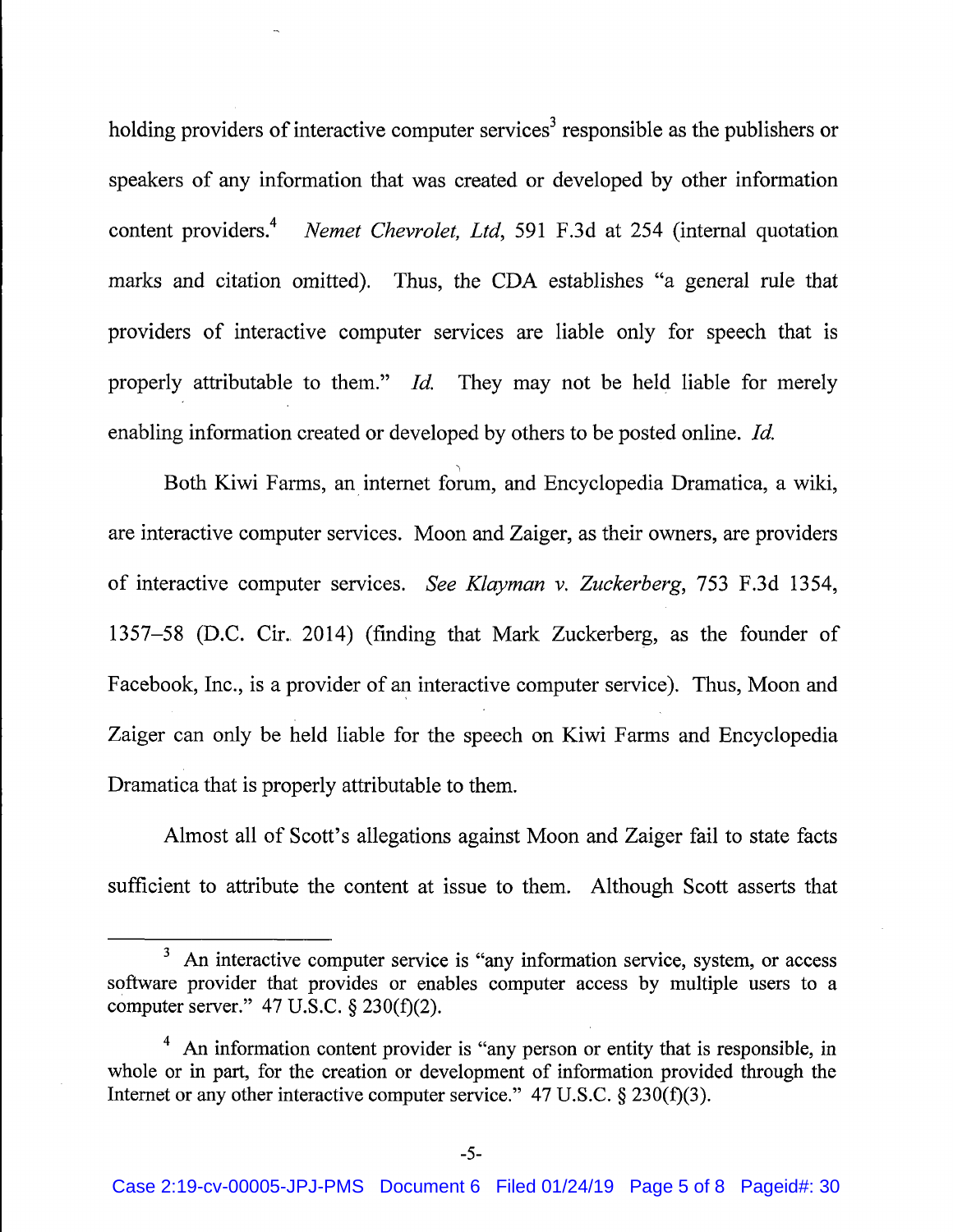Moon and Zaiger published the statements, this merely recites an element of the cause of action without further factual support. *See Nemet Chevrolet, Ltd,* 591 F.3d at 258 (finding allegations that the interactive computer service "revis[ed]" and "redraft[ed]" content threadbare and conclusory and insufficient to attribute the content to it). Except for her allegation of defamation against Moon, Scott does not provide any evidence making it plausible that Moon and Zaiger created the content at issue themselves, and thus they cannot' be held liable for it. Accordingly, I find that Scott's allegations of appropriation of name and likeness and publication of private facts against Moon, and appropriation of name and likeness; false light publication, publication of private facts, and defamation against Zaiger, fail to state claims upon which relief may be granted.

However, I find that Scott's assertion that Moon published on Kiwi Farms allegedly defamatory statements contains additional factual support sufficient to attribute the content at issue to him at this stage. Scott alleges that Moon posts content on Kiwi Farms under the usemame "Null," and Moon has confirmed that his usemame is "Null." She alleges that Null posted the allegedly defamatory statements on Kiwi Farms. I find that these allegations make it plausible that Moon created these statements himself, and thus Moon may be held liable for them. Accordingly, I tum to whether Scott's Complaint states a claim with respect to Moon's allegedly defamatory statements.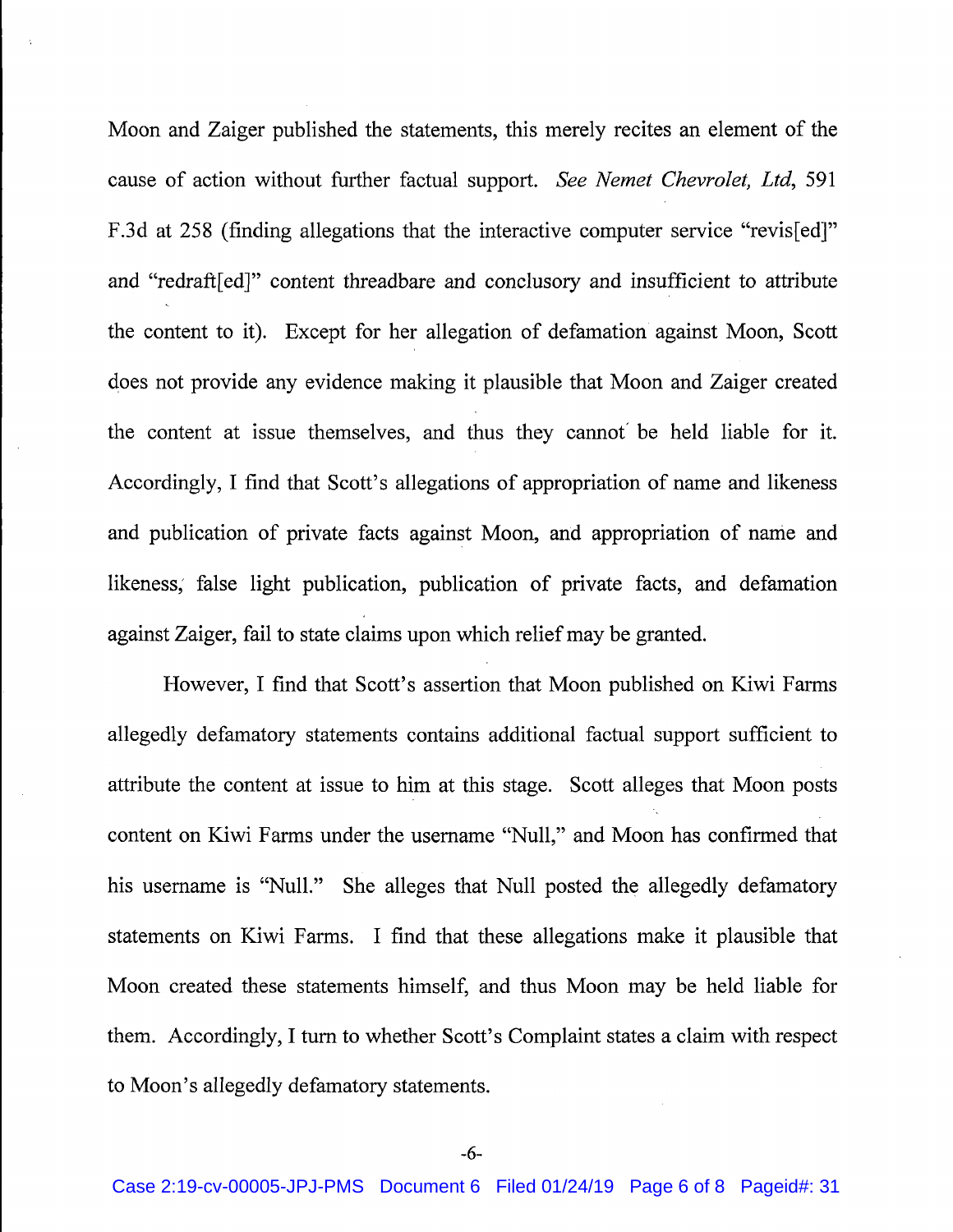To be actionable as defamation, a statement must be one of fact rather than opinion. *From v. Tallahassee Democrat, Inc.,* 400 So. 2d 52, 56 (Fla. Dist. Ct. App. 1981).<sup>5</sup> Likewise, statements of rhetorical hyperbole are not actionable as defamation. *Fortson v. Colangelo,* 434 F. Supp. 2d 1369, 1378-79 (S.D. Fla. 2006). Loose, figurative, or hyperbolic language is rhetorical hyperbole. *!d.* at 1378. "Although rhetorically hyperbolic statements may at first blush appear to be factual, they cannot reasonably be interpreted as stating actual facts about their target." *Id.* at 1378–79 (internal quotation marks and citation omitted). Determining whether a statement is one of fact or of opinion or rhetorical hyperbole is a question of law and thus is made by the court rather than a jury. *From,* 400 So. 2d at 56.

Moon's allegedly defamatory statements - that Scott is "the dumbest" person, possibly ever," "really fucking stupid," a "moron," a "slut whore," that she writes like she uses "crayola magic marker," and she has "ha[d] like a dozen husbands by age  $30"$  — are rhetorical hyperbole rather than assertions of fact. Compl.  $\parallel$  c (xiii). All of these statements are loose, hyperbolic, and based in

<sup>&</sup>lt;sup>5</sup> In this diversity action, Virginia's choice-of-law rules govern. *See Klaxon Co. v. Stentor Elec. Mfg. Co.,* 313 U.S. 487, 496 (1941). In tort actions, Virginia applies the law of the place of the wrong, *McMillan v. McMillan,* 253 S.E.2d 662, 663 (Va. 1979), which is the place of publication in defamation actions, *see Wiest v. E-Fense, Inc.,* 356 F. Supp. 2d 604, 608 (E.D. Va. 2005) (applying Virginia law after determining that the statements at issue were published on a website controlled from a location in Virginia). Here, Scott alleges that Moon published the statements at issue on a website that he controls from Florida. Accordingly, Florida law applies to Scott's claims against Moon.